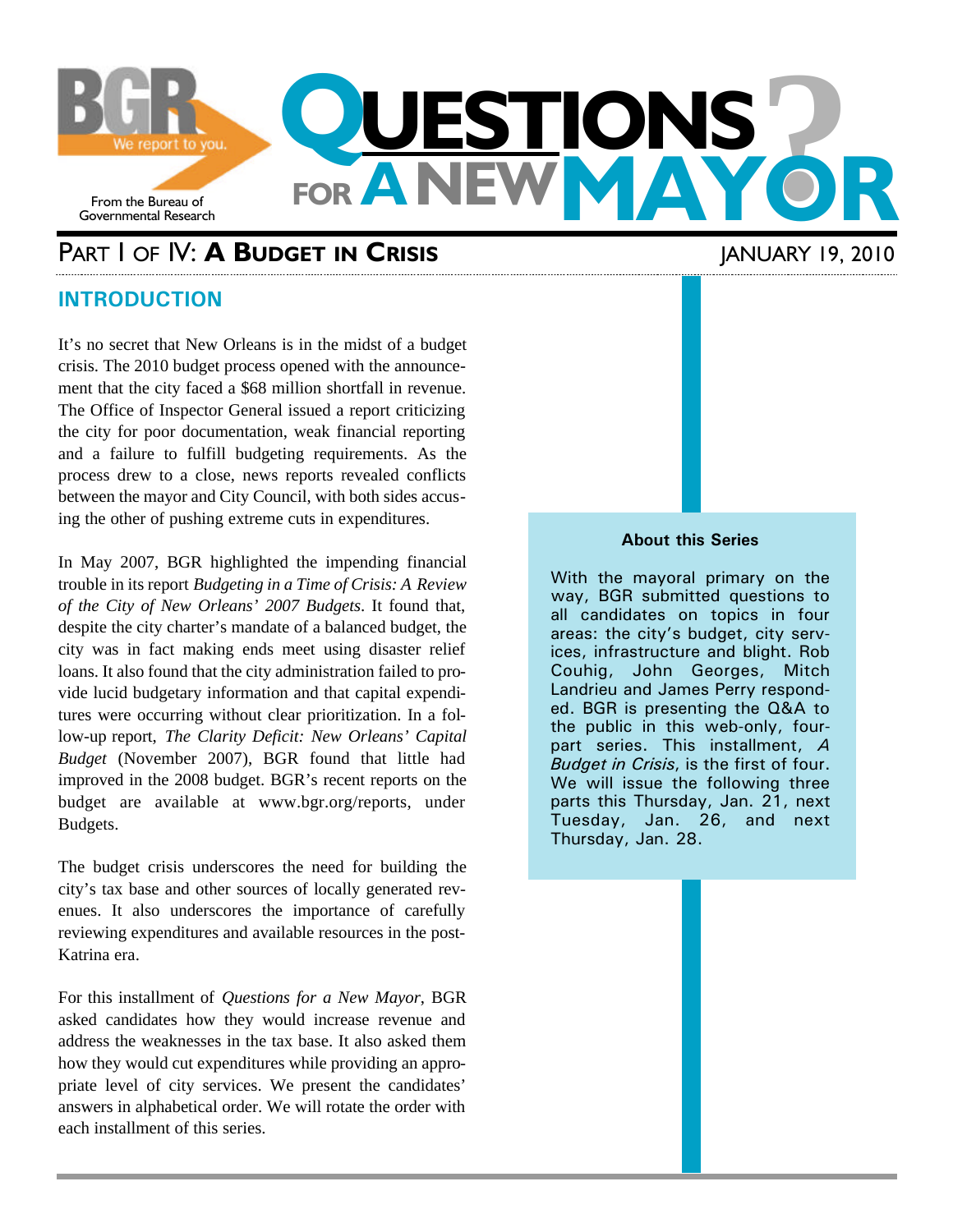**Question 1: The recent city budget crisis is a sign of things to come for the next administration. As state and federal recovery funds run dry, the burden will fall increasingly on local government to maintain itself financially. What measures would you take to increase revenues? What measures would you take to protect and expand the tax base? Be specific about your strategy, including your approach to tax increases, exemptions and economic growth.**



We must budget for the population we have, not the one we

wish to have. We cannot tax our way to increased revenue. Every additional tax will cause a diminution in the number of people and businesses that actually pay taxes. Rob<br>
COUHIC<br>
wish to have our way to if<br>
Every add<br>
cause a dinumber of<br>
nesses that a<br>
L will make

I will make city government business friendly. That is, it will work with citizens and businesses to make it easier to open, expand, and maintain business in Orleans Parish. I will sign the public-private partnership for economic development. There will be no tax increases.

We need new businesses to collect taxes from. John **GEORGES**

Continue the implementation of automation in City Hall including, but not limited to, the computerization of sales tax collection to ensure all monies due to the City reach the treasury with minimal delays. I will take the lead in actively recruiting small and mid-size companies from across the U.S. I would work closely with GNO Inc. to attract new businesses in the creative industries, digital technology, the film industry and the bio-medical fields. John<br>
GEORG<br>
Continue the<br>
of automatic including, b<br>
the comput<br>
tax collection<br>
the treasur<br>
the treasur<br>
delays I will

The city faces a major revenue shortfall caused **Mitch LANDRIEU**

by inconsistent property and sales tax collections, fiscal mismanagement and political wrangling. My top priorities are to operate government efficiently and honestly, while providing a better level of services. Mitch<br> **LANDRI**<br>
by inconsis<br>
sales tax c<br>
mismanager<br>
wrangling<br>
are to ope<br>
efficiently a<br>
providing a<br>
services

Upon entering office in 2004 as Lt. Governor, I launched a multi-year transformation project for the Office of Lt. Governor/ Department of Culture, Recreation and Tourism. As part of the transformation project, we pioneered Budgeting for Outcomes. The goal of Budgeting for Outcomes is to cut smart, reorganize and invest in what works.

Currently, the City of New Orleans claims to use this process, but it does not. As mayor, I will implement a true Budgeting for Outcomes system to assess all city programs to identify functions that can be reorganized or cut out entirely.

In addition, I will foster open communication with City Council on budget matters by hosting regular meetings as budget proposals are drafted. I will also order a review of city properties and consider the sale of unneeded buildings. I support reforms in tax assessment procedures to ensure that owed taxes are collected and will push a broad business development agenda to expand the tax base.

# James **PERRY**

As part of my comprehensive economic development plan, we will

work to increase revenue and protect our tax base by utilizing existing resources and focusing on smart, sustainable development. Programs to redevelop our riverfront and incubate innovative local businesses will build our economy and tax base. My plan will sustain successful initiatives, including tax incentive programs for the port and creative industries. I will aggressively work to support, encourage and grow local businesses and work to attract private industry, being careful not to overly subsidize it. Each tax incentive will be carefully considered so that our investment in large industries will work to further our community and economic development goals. I will establish a review process for tax subsidies that considers the long-term costs and benefits and includes a mechanism for review, including evaluation criteria and community input. Our communities must be part of moving forward with new and carefully considered Tax Increment Financing districts. I will make sure that TIF proposals are connected to local planning goals and set out specific processes for evaluating and approving TIF proposals. Additionally, my administration will promote the enforcement of our existing revenue streams through more efficient collection of tax and services fees. James<br>
PERRY<br>
work to in<br>
and protect<br>
utilizing example Programs<br>
riverfront and<br>
vative local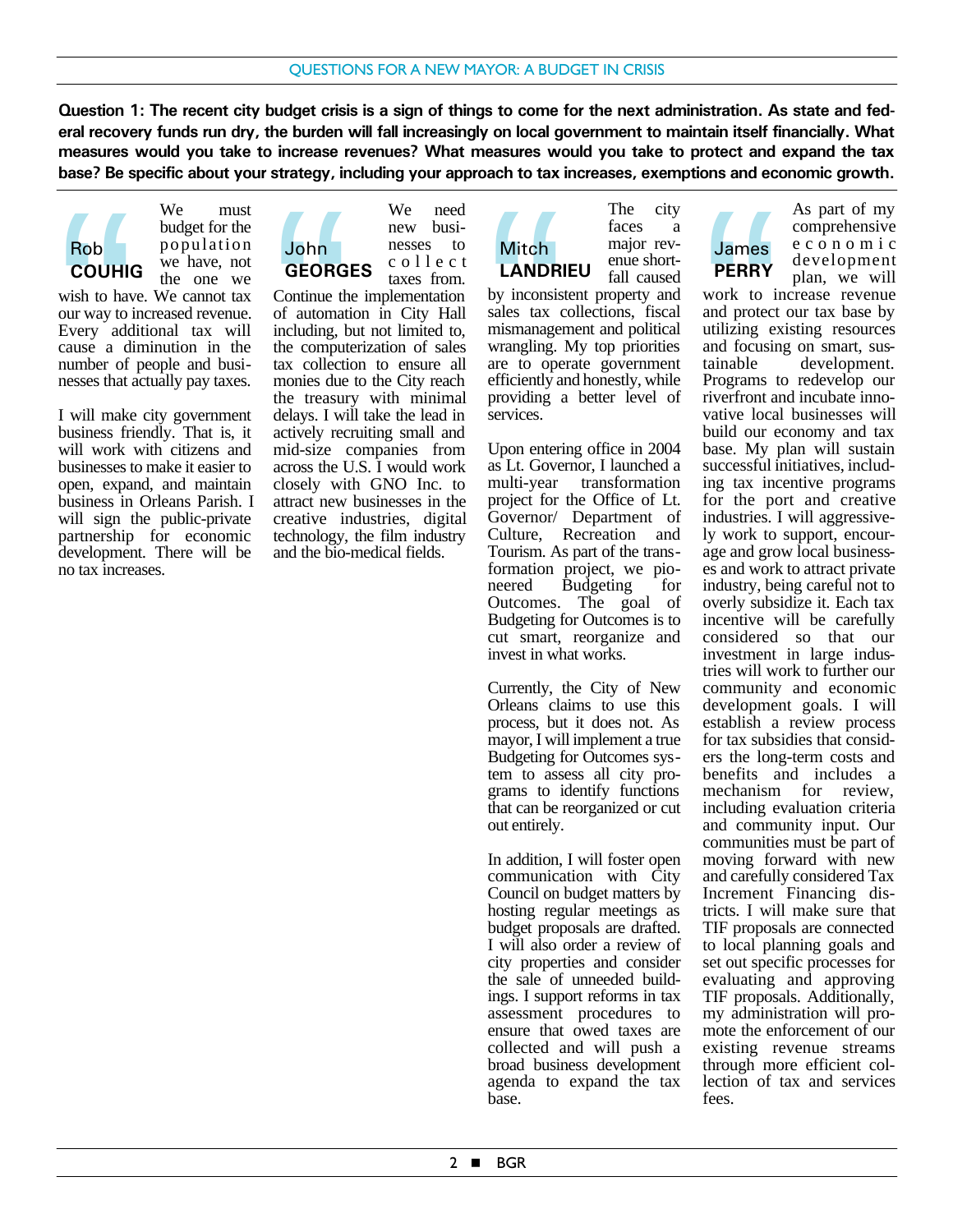**Question 2: What measures would you take as mayor to decrease expenditures while ensuring an appropriate level of city services? Name at least three specific measures.**



(a) I will start with an affordable budget, one with no new taxes.

(b) I will open up the budget process to the public and the Inspector General the preceding May and develop it on a line item budget by department. **Rob**<br> **COUHIC**<br>
(b) I will op<br>
process to t<br>
Inspector G<br>
ing May an<br>
line item b<br>
ment.

(c) I will consolidate clerical staffs between departments for greater efficiency. I will also consolidate staffs for various boards and commissions until there can be a change in the charter to eliminate some of those boards and commissions.



already been cut to the bone, I would review the services offered by city government to determine what else could be cut. I would reduce large consultant contracts and outside legal counsel, except when specific expertise is required. I would also review fee schedules for architects, engineers and contractors. John<br>GEORG<br>already bee<br>I would rev<br>offered by<br>to determine<br>be cut. I would be explored<br>side legal<br>when spec

Upon entering office in 2004 as Lt. Governor, I **Mitch LANDRIEU**

launched a multi-year transformation project for the Office of Lt. Governor/ Department of Culture, Recreation and Tourism. As part of the transformation project, we pioneered Budgeting for Outcomes, an innovative budgeting process which is now being implemented across state government. Currently, the City of New Orleans claims to use this process, but it does not. Mitch<br> **LANDR**<br>
multi-year<br>
project for<br>
Governor/<br>
Culture, lourism.<br>
As formation<br>
neered lourismes

In five years, I have transformed the Office of Lt. Governor/Department of Culture, Recreation and Tourism from a respectable bureaucracy into an engine for economic development and a model of good government. Using Budgeting for Outcomes, I have saved taxpayers \$16 million through smart cuts, reorganization and outsourcing while continuing to deliver quality services.

I will immediately bring together the City Council and my finance team to initiate a thorough review of the current city budget and financial management system and insist that every city department and agency participate in a budgeting process that focuses on results. I will consider downsizing the city workforce and may eliminate city operations that are not essential.

James **PERRY**

As Mayor I will work to close the budget gap while maintaining

programs and services that put us on track for a more prosperous future. Rather than simply reducing services, my plan focuses on reducing the *cost* of services. In fact, greater efficiency will not only lower costs but also improve quality. First, I will harness our existing assets by implementing more efficient collection of taxes and city service fees, and through a strategic divestiture of city property. Next, we can cut costs by making government more efficient. As Mayor, I will oversee a strategic consolidation of city agencies to avoid redundant costs and improve services for residents. For example, I would consolidate Parks and Parkways, and any other department that handles city streets, into Public Works so that residents could place one call to city hall for any problem, sidewalk to sidewalk. Years of mismanagement means that New Orleans must make some tough decisions. As Mayor, funding decisions will be made in accordance with an improved Budgeting for Outcomes process in order to ensure that budgeting priorities meet community priorities. By preventing wasteful spending, reforming the budget process, and promoting efficiency we can greatly reduce spending and improve services. James<br>
PERRY<br>
programs a<br>
put us on 1<br>
prosperous<br>
than simply<br>
reducing the<br>
In fact, gn<br>
will not only